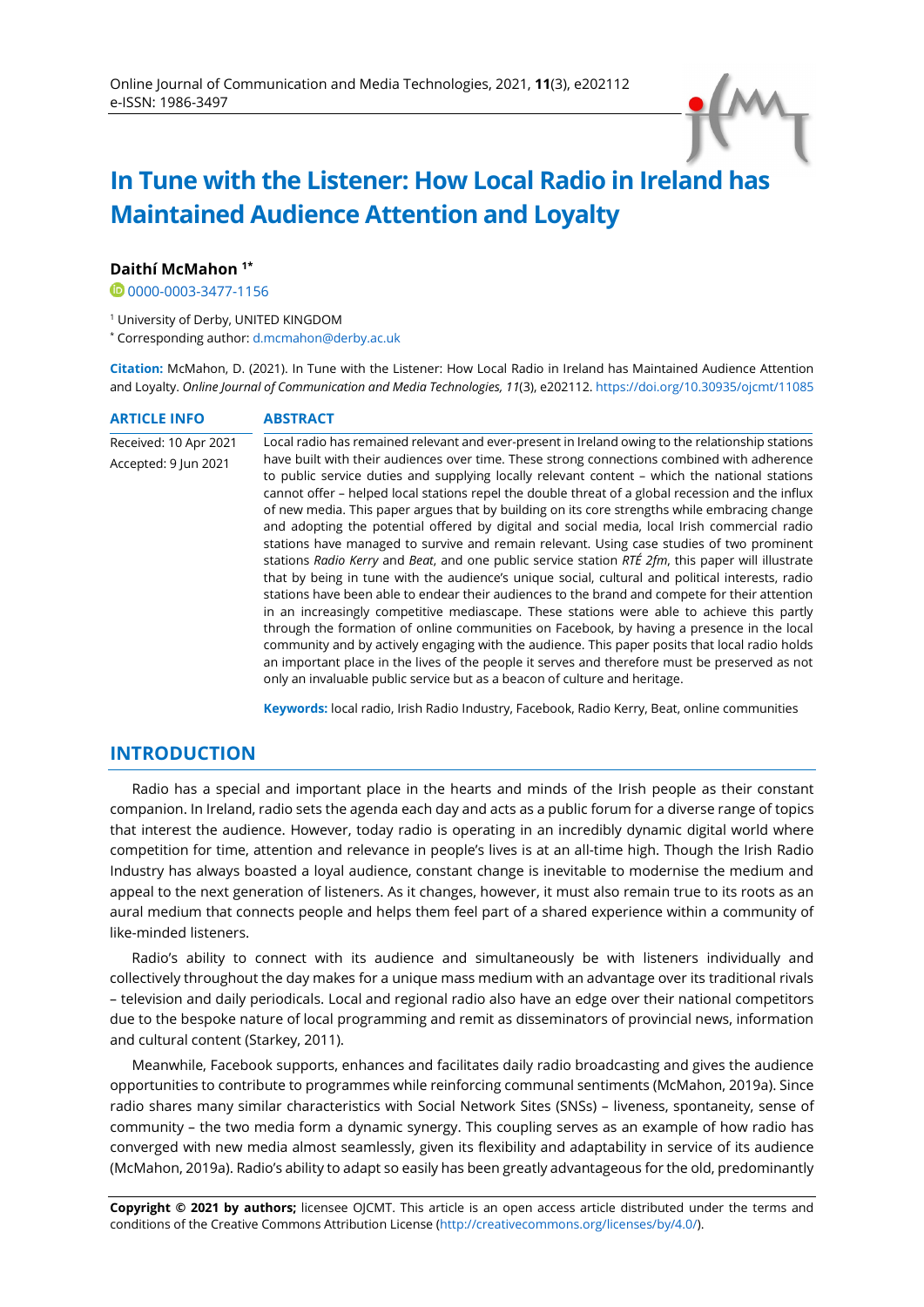analogue medium in Ireland's case (Ipsos MRBI, 2021b), in remaining relevant in a hyperactive, fragmented and congested mediascape. One of radio's greatest qualities is its ability to bring together people with shared cultural identities (Hilmes, 2007). This could include social and/or cultural attributes and tastes such as music (Douglas, 2004), which allow individuals to feel part of a community (Michelson et al., 2019) with members moving to the beat of the 'tribal drum' (McLuhan, 1994).

Radio has had to fight for relevance in an increasingly interconnected digital mediascape and local radio in Ireland has been particularly adept at using digital media for its own benefit. This article's author trained and worked in Irish local radio from 2007 and has studied industry developments in audience participation ever since. He was also an avid radio listener throughout this period and is coming at this from a media production perspective, working to understand the unique and often intimate relationship between a radio station and its audience members and conceptualising the local radio audience as members of imagined communities (Anderson, 1991).

Using Irish radio stations *Radio Kerry* and *Beat 102103* (*Beat*) as case studies, this paper will show how these stations have maintained their independence in the face of severe economic and technological pressure, while making positive contributions to their respective broadcast regions in the process. The paper uses these examples to illustrate how the independent radio sector in Ireland more broadly survived the economic recession of 2008-2016, and is resisting the ever-present threat of media conglomeration, while remaining committed to its public service remit and reinforcing a communal ethos both on-air and online.

Furthermore, this paper illustrates how a local station's engagement with its audience via Facebook and other social media helps to draw the audience together through a shared sense of community – through heritage, culture and identity in the case of *Radio Kerry;* and a shared age demographic, culture and identity in the case of *Beat*. Facebook has proven effective in drawing people closer together to strengthen offline relationships while engendering feelings of unity and belonging among these audiences. The relationship has not been all positive however, as Facebook and the other digital giants have syphoned advertising spend away from indigenous media, including radio. Thus far Irish radio is maintaining audience loyalty and strong listener ratings and has staved off the rationalisation of the industry into fewer homogenised radio brands, as has occurred in the United Kingdom.

This paper posits that local and regional radio stations in Ireland are acutely cognisant of their audience's tastes, preferences and interests, and use numerous platforms to engage and build allegiance, and in the process, create something of a centripetal effect. In contrast, national stations are less successful at utilising a community-centric audience strategy, including the established and well-resourced public service broadcaster Raidió Teilifís Éireann (*RTÉ*).

## **BACKGROUND & CONTEXT – CHANGE FOR IRISH RADIO**

The Irish Radio Industry is broadly comprised of three sectors: the public service sector made up of *RTÉ'*s four national stations; the independent commercial sector's 34 independent commercial stations (two national, one multi-city, four regional and 27 local) covering every county in the country; and the community sector with 22 not-for-profit special interest stations. All three sectors are regulated by the Broadcasting Authority of Ireland (BAI), with the latter two sectors operating on individual licences issued by the BAI. Ireland continues to rely heavily on FM broadcast and has thus far not developed its DAB infrastructure beyond the Dublin region (Ipsos MRBI 2021b). *RTÉ* has even recently decided to discontinue broadcasting in DAB (Crowley, 2021) leaving the future use of the broadcast technology in Ireland very much in doubt.

Thus far, the Irish Radio Industry has largely avoided the move towards a conglomerated industry where radio stations are folded into larger, regional, music-format entities as has been the case in the neighbouring UK (Waterson, 2020). In such a market the number of stations, and thus costs, notably news gathering and distribution, shrink while combined audience reach and profitability increase due to the wider attraction to advertisers (Starkey & Crisell, 2009). These stations broadly claim to represent entire regions of the UK, or musical genres, with centralised news services that provide scant local news coverage and do little to represent the unique culture or identity of the regions they serve. Notable UK radio brands include *Kiss* and *Capital* which are owned by the dominant corporations Bauer Media and Global respectively. Hendy (2000) anticipated this concentration of ownership in the UK Radio Industry when radio was embarking on its digital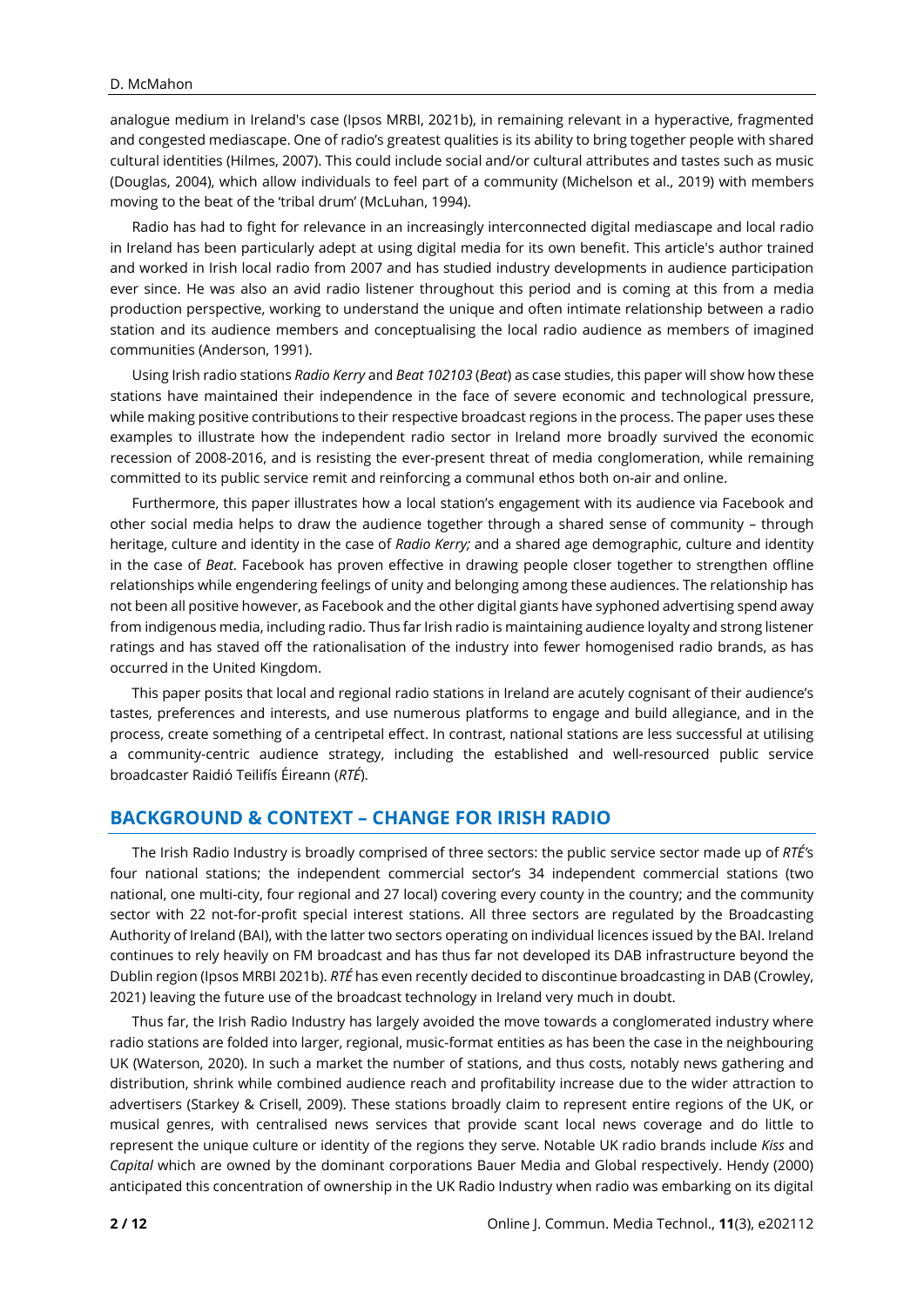transition at the turn of the millennium. The forces driving agglomeration were, and continue to be, fiscal. By 2009, half of all UK commercial radio stations were running at a loss (Radiocentre, 2009) and were thus exposed to take-over from larger corporations.

As local stations disappear there is an inevitable loss of engagement as local presenters are replaced by new voices dispensing generic and sporadic links from centralised studios. This is a far cry from the locally sourced and produced output previously offered that served the locality with bespoke content (Chignell, 2009). In a conglomerated radio industry speech programming is usually confined to a once daily breakfast and/or drivetime programme which is syndicated across a brand's network to reduce costs (Starkey, 2011). This restructuring leads to the recycling and homogenisation of radio content, the closure of small radio stations, particularly in rural areas with lower population densities, and the erosion of the quality of news gathering and reportage. This is due to the inevitable cuts to news room budgets and loss of local editorial control (McDonald & Starkey, 2016).

The recent sale of Ireland's Communicorp to the European media giant Bauer Media (Slattery, 2021) would be cause for concern were it not for Ireland's competition laws that limit centralisation of media ownership. Bauer will thus have a limited stake in the industry. That said, an oligopoly could be slowly developing with Wireless Media, a UK media company, already having a strong stake in radio on the island of Ireland and RTÉ holding a healthy market share.

The fight against conglomeration will endure, and as the current pandemic wreaks havoc on commercial enterprise at all levels, local Irish radio stands to lose key advertising and sponsorship revenues as local businesses are forced to close. There are also wider factors to consider which are putting pressure on the commercial viability of the Irish Radio Industry's current funding model. Advertising spend has been quickly shifting away from old media (radio, TV and print) and towards new media. Facebook and Google are leading the way with an estimated 58% of the advertising spend in 2017 and rising (McGee, 2018). These two organisations, with little or no interest in a competitive and sustainable Irish media market, could swallow the market whole at the current rate of growth. Social media is therefore a frenemy of radio – at once a friend and an enemy. As this paper illustrates, radio has benefitted from building better connections with its audience via SNSs, but the medium's demise has been accelerated by a diversion of the domestic advertising spend into the pockets of international digital advertising corporations. The broadcast media model is neither cost effective nor accurate, and thus not competitive nor fit for purpose in the modern global and digital media market.

Interestingly the situation is much different for Ireland's closest neighbour, the United Kingdom, where commercial radio continues to experience strong radio listenership of 89% of the population (RAJAR, 2020). Furthermore, the radio industry in the UK has enjoyed financial stability, with record advertising revenues in 2018 (Radiocentre, 2018). The big casualty has been local radio however, which has lost scores of stations in recent years (Waterson, 2020). Meanwhile, Irish radio remains relatively provincial in radio production and ownership. High production value, though appealing to small, local audiences is expensive to produce and largely attracts micro and small enterprises with limited advertising budgets as clientele. Despite a solid listener base, Irish radio listenership has been slowly shrinking over the past decade (Ipsos MRBI, 2011, 2021a). On average 81% of adults listen to the radio each day, with more than half (55%) listening to their local or regional station and 43% to a national station (Ipsos MRBI, 2021a). The biggest battle is now over the future generations of radio listeners. *Beat* management is acutely aware of this and, with the proportion of young listeners aged 15-34 falling to 70% this year, the fight to attract and retain young listeners will be arduous.

Social Network Sites (SNSs) grew in popularity and became a mainstay in modern Irish society in the past decade. The platforms, Facebook and Twitter predominantly, have been adopted eagerly by radio stations as a way of extending the station's brand and connecting with the audience. By adopting SNSs as audience participation tools the medium entered the digital age and in doing so has shaken off it's 'old medium' tag and has been reimagined as 'Radio 2.0' (McMahon, 2014). As a result, the modern radio audience has developed from a *listener* to an online media *user* which has had profound implications for stations and audiences alike and has shaped the course of the relationship between the two.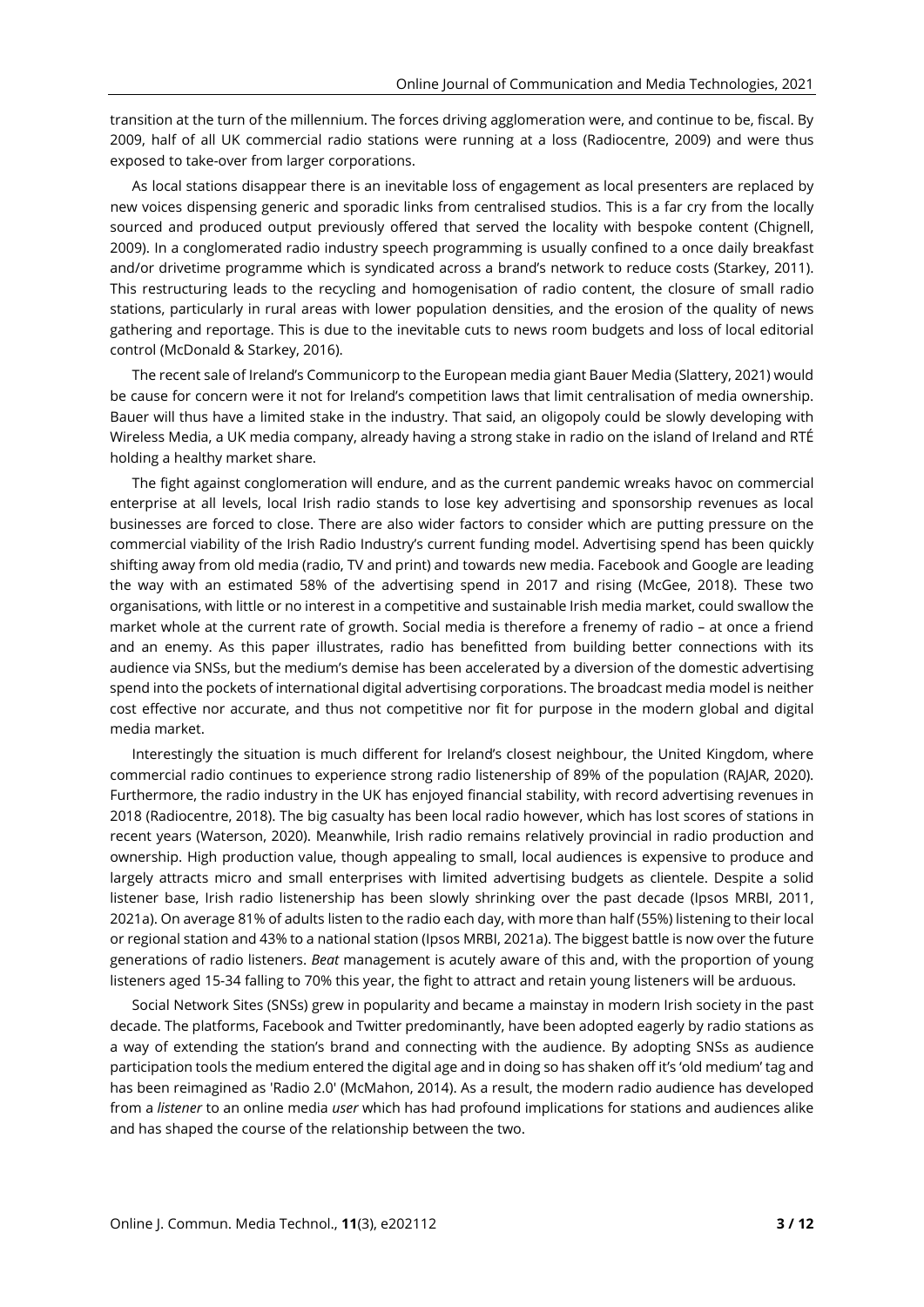## **METHODOLOGY**

There were three radio stations included in this study, two commercial and one public service broadcaster (PSB). *Radio Kerry* is a 'full-service' commercial station serving all ages in county Kerry in the south-west of Ireland since 1990. The station describes a typical *Radio Kerry* listener "is aged between 25–65 and their main information requirements are current affairs, local news, sports, music, specialist speech programming and weather" (Radio Kerry, 2020). *Beat 102103* (*Beat*) is a regional music and entertainment station aimed at the 15–34-year-old market covering five counties in the south-east region of Ireland. *Beat* describes itself as "a market leader among young adults across the region" (Beat, 2021). The station claims that it "outperforms its national rivals *Today FM* and [*RTÉ*] *2fm* in both the All Adult and Under 35 market in the South East" (Beat, 2021). *RTÉ 2fm*, is a music and entertainment station aimed at 20-40-year-olds. Based in Dublin but broadcasting nationally, it is the youth oriented public service radio station. Although *Beat* and *Radio Kerry* service separate franchise areas and thus are not in direct competition, both stations are in competition with *RTÉ 2fm* and the other national broadcast services.

The quantitative and qualitative data sets for this study were gathered using a multimethod approach involving a questionnaire that was disseminated through Facebook and achieved 67 *Radio Kerry*, 99 *Beat* and 129 *RTÉ 2fm* respondents. The key findings from the survey used in this study relate to their perceptions of community on their radio station's Facebook page. Textual analysis was also conducted of each station's Facebook page on random dates. In-depth interviews were conducted with key staff at all three radio stations and their professional daily work practices observed to further inform the research. The research was conducted over the years 2011-2016 with a longitudinal content analysis, which measured the Facebook followers of each radio station over the first three years of that period, also carried out.

## **LOCAL RADIO'S COMPETITIVE EDGE**

There are three areas in which local radio stations and their staff have been focusing their efforts and thus have an edge over the national competition. Firstly, by remaining focused on the *primary product of on-air programming* and maintaining consistently high standards of public service content. Secondly, by building and maintaining *audience intimacy, knowledge and presence* amongst them over time which endears the audience and draws them to the station. Thirdly, by creating *on-air and online communities* amongst the audience members where they feel a sense of belonging, a shared identity and affinity to the station.

#### **On-Air Content is King**

Each and every one of the professionals interviewed stressed the importance of the primary product, onair output, which must never be compromised or weakened. Any loss of focus on providing that consistent, trusted voice in people's everyday lives would be of the detriment to the entire station and its future. Local radio station management believe their greatest asset is their unparalleled intimacy with their audience, something local stations are able to create more easily than national stations. According to the Independent Broadcasters of Ireland (IBI), "radio is very much part of the community and has its finger on the pulse of what's happening and what's important to the listener" (IBI, 2014). *Beat* and *Radio Kerry* station managers argue that because they 'know their audience' and 'listen to them' they can thus offer a bespoke news and current affairs service that covers the local issues and topics that are of particular interest and importance to them. This is something *RTÉ* and the other national commercial stations cannot compete with at the same depth and detail.

Alongside quality programming, local radio's news and current affairs provision that reflect "the needs, interests and culture of the local community" (Chignell, 2009: p.132) is a strong attraction for listeners, with the medium considered the most-trusted source of news and information in Ireland (Reuters Institute, 2018). Chantler and Stewart also identified the value of local news, "In an increasingly competitive marketplace, news is one of the few things which makes a local station sound distinctive and 'close to you'" (Chantler & Stewart, 2003, p. 11). The most popular content amongst Irish radio audiences were, 'news, sport and travel information' 38.7%, followed by 'music' 18.2% and 'local news' 14.1% (Core Media/Ignite 2013). These were consistent with the findings of the audience surveys which found news and information as the primary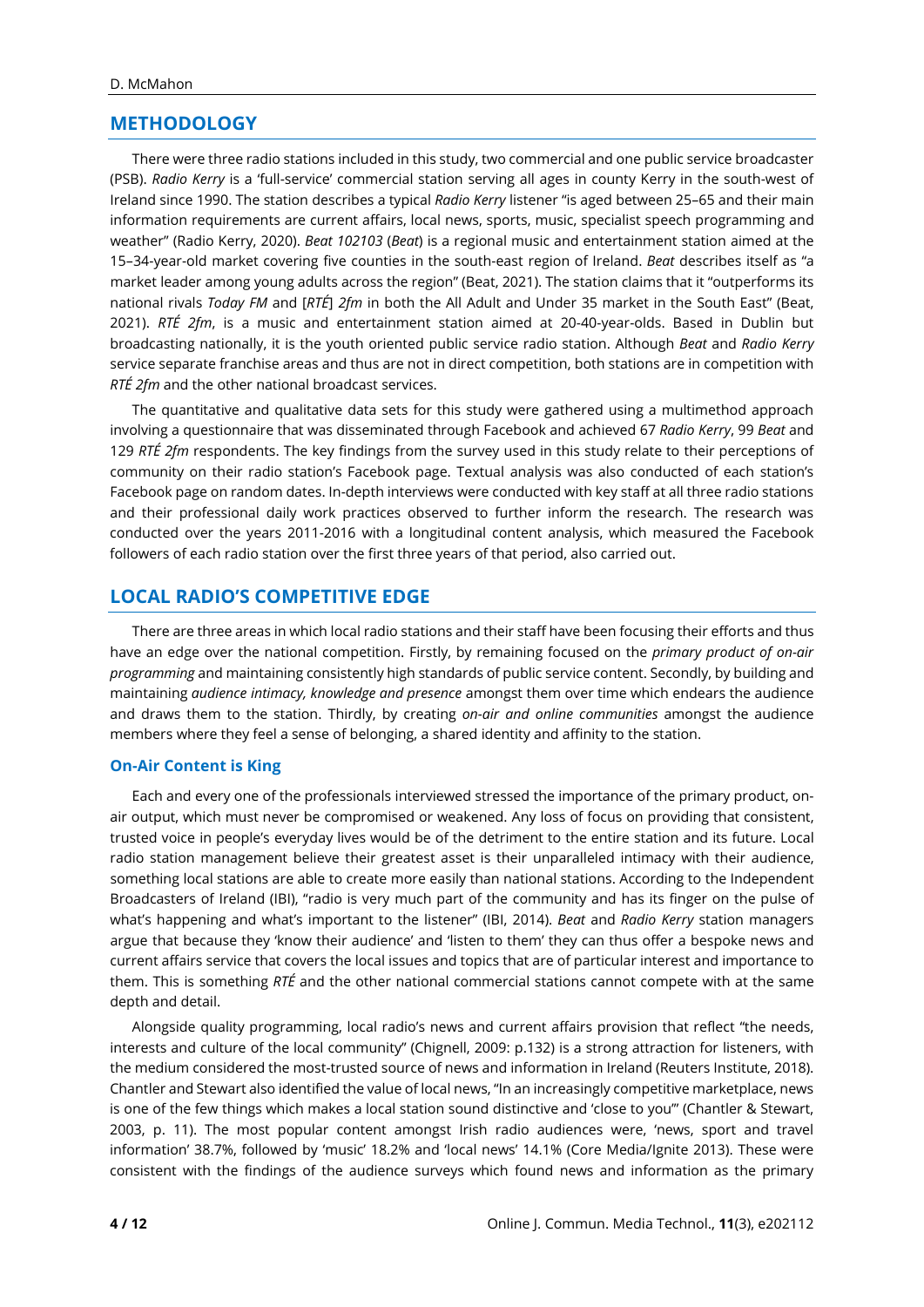content sought from radio. Radio has traditionally been found to serve a valuable role as a provider of live, well-informed and reliable news and information (Hofstetter et al., 1994; Mendelsohn, 1964; Stark & Weichselbaum, 2013; Surlin, 1986).

*Radio Kerry*, like all licenced radio stations in Ireland, has a public service remit as part of its licence agreement. *Radio Kerry* is therefore the go-to source of breaking news and in-depth analysis of current affairs in the county. This becomes particularly important during general elections, extreme weather events and public crises such as the Covid-19 pandemic where regular and impartial news, information and guidance are paramount. The value of trusted news is even more precious as 'fake news' has proliferated in the digital age and without appropriate regulation.

The *Radio Kerry* News Editor is cognisant of the demand and need for strong local news journalism as the unique selling point of local radio, however, it is also the most expensive element to produce. The station needs to employ approximately twelve full and part-time staff to gather, edit and deliver quality, trusted and reliable local news, weather, sports and current affairs every day of the year. RTÉ was found to have enviable human resources of roughly three to one compared to the commercial sector. *Beat* management are aware of the high cost of news content and have adopted the news hub model (McDonald & Starkey, 2016) with sister station Waterford Local Radio (WLR), since both stations are under the same ownership. The stations also share other departments such as sales and marketing, however the bulk of the on-air output remain distinct.

#### **Audience Intimacy, Connection and Presence**

The second valuable asset working in local radio's favour is knowledge of their audience. The station endeavours to be present with them, primarily on-air, sharing the ebbs and flows of daily life in the county. This also means being visible in the community through outside broadcasts (OBs) at sponsored events usually involving a large, branded mobile studio that brings the station to the public. By showing the station's presence in towns and villages throughout the county, the station is not only fresh in the mind when audience measurement surveys are conducted, but it also presents an opportunity to come to the audience and be part of their lives where they live. As a producer who has worked on many outside broadcasts this author can attest to the positive impact and brand reinforcement a radio station's OB can bring to the local community.

Connecting people is an important function of radio and with recent efforts to remain relevant in an evolving digital world, radio still holds an important place in the lives of Irish people. The flexibility of the medium fosters necessary change in an immensely dynamic, digitalised and audience-focused mediascape. The *Beat* manager interviewed stated, 'we need to be where they [the audience] are, and these days that increasingly means online'. For *Beat* this means being present on SNSs which are highly popular amongst younger audiences and allow the station to connect with users via their mobile phones.

Due to its ability to speak to the audience directly, radio simultaneously delivers messages that coalesce individual users into listening communities built around existing social and cultural traits or collective interests. Despite the practices of radio listening and Facebook usage being predominantly solitary activities, radio audiences are aware of shared experiences within wider on-air communities (Douglas, 2004; Michelsen et al., 2019). Although users may only personally know some of the community members, they can identify as part of a wider 'imagined community' (Anderson, 1991) of audience members. The feeling of togetherness can play an important role in supporting individuals to re-affirm and shape their sense of identity (Douglas, 2004; Hilmes, 2007; Moreira, 2019). As an extension of the radio station, the Facebook page can thus serve a similar purpose for radio audiences.

Local radio stations in Ireland have distinct audiences with niche cultural characteristics that set them apart from another station's audience. Examples such as Gaelic sports, natural geographic beauty and celebrities from the locality all generate feelings of pride of place. This is particularly evident in rural areas where the audience is invested in the location and their community of family and friends. *Radio Kerry* and *Beat* management are aware that this sense of community is already strong and thus use content tailored specifically to them to engender feelings of togetherness and belonging. This is what makes local radio so successful in Ireland – the ability to create a united community of listeners based on a deep-rooted cultural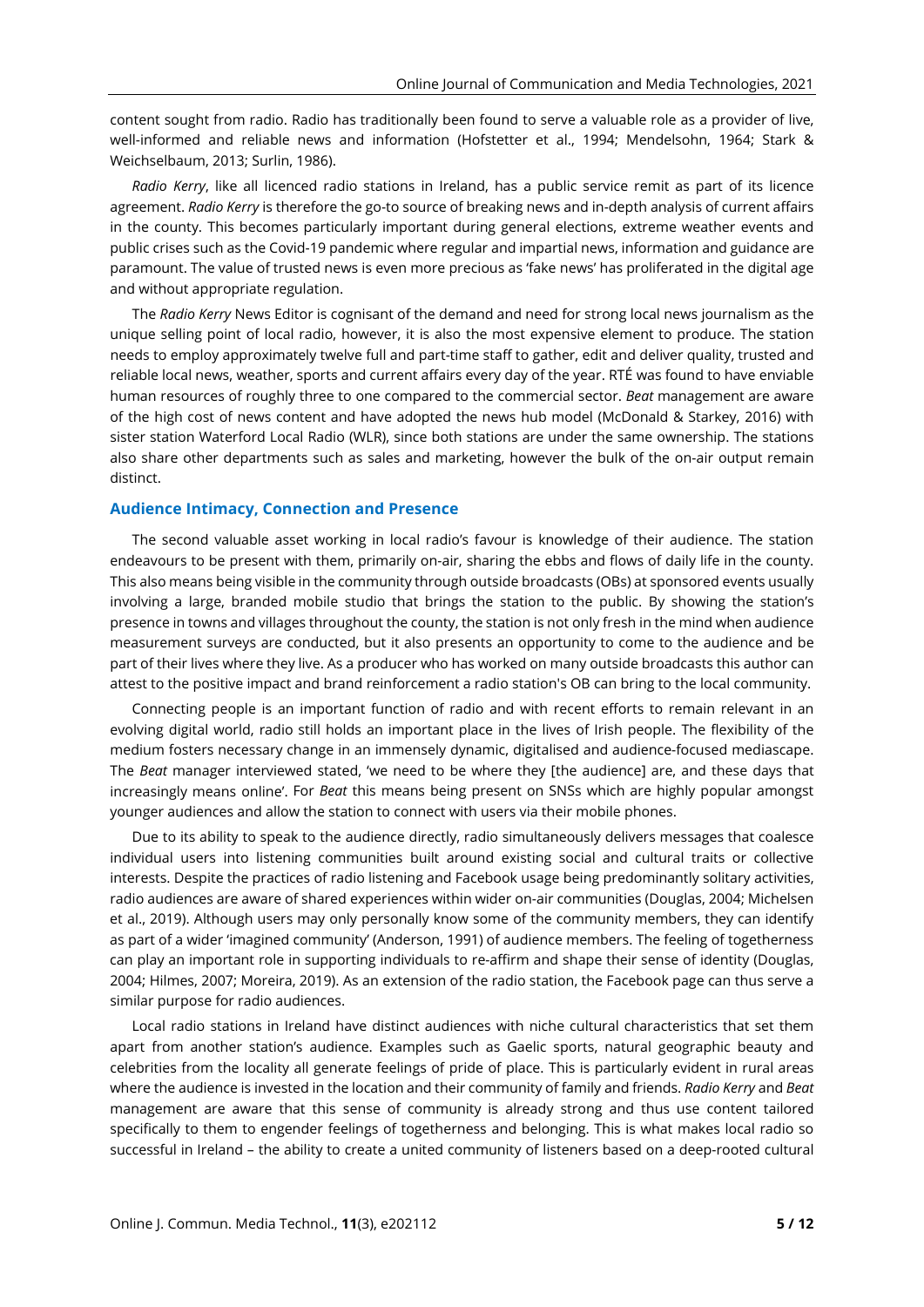identity. This is central to what has helped local radio remain relevant in the modern digital age and the edge it has over the national and public service stations.

Many of the posts on *Beat*'s Facebook page involve clever memes that the target audience can relate to. As a result *Beat's* memes are highly popular, receiving strong responses on Facebook. These often involve animals photographed in unusual positions or images that have been altered in some way and are usually accompanied by text which grounds and contextualises the image for the reader. Common memes relate to the general malaise most people feel on Monday morning or the euphoria experienced on Friday. By engendering a sense of shared experience and/or emotion, for example humour, the station is uniting a community of like-minded people who are affected in the same way cognitively and/or emotionally by the meme. This fosters a sense of belonging and togetherness because they 'get' the joke. The remit of the radio producer once involved numerous responsibilities associated with the overall management of a radio programme. Lately the role has expanded to include the management of online content including Facebook and other SNS accounts. Not only does the producer now need to be a curator of high-quality social media content relevant to the target audience, but also consistently maintain a high standard of on-air programming.

#### **On-Air and Online Communities**

Irish radio stations were quick to embrace the possibilities offered by SNSs. Producers and station management could see the benefits of providing increased audience participation and ways to connect with listeners beyond aural broadcasting. Connecting with others was found to be a valuable use and gratification for isolated radio listeners (Armstrong & Rubin, 1989; Turow, 1974), or to help individuals feel more involved in the community (Avery et al., 1978; Bierig & Dimmick, 1979), often realised through audience participation facilitated by phone-in programmes that allowed listeners to express their opinions publicly (Crittenden, 1971; Tramer & Jeffers, 1983). The modern equivalent of this being SNSs of which Facebook remains the most prominent amongst Irish audiences (McMahon, 2019a). Thus, the argument for radio being considered the 'original social medium' (Lapidus, 2018) rings true, such is its legacy as a medium that connects people socially – particularly isolated individuals. Since 2008 Facebook has offered further opportunities for these connections to be made and is a central reason, according to this author, why, radio and Facebook are so compatible. In this age of media convergence, the audience moves to the forefront as power shifts away from media outlets and audience input into media production and associated platforms of communication increases (Jenkins, 2006). New forms of communities have been formed online and continue to evolve and develop over time as older listeners are replaced by younger ones and technology continues to offer widened access to users to connect in new and dynamic ways. However, individuals choose to interact and participate to varying degrees meaning not all are active online participants.

There are a number of levels of online participation from simply 'lurking' in the background up to the highest level of participation. Something akin to Rafaeli's "fully interactive communication", occurs when a user is intellectually or emotionally engaged with a Facebook post (Rafaeli, 1988, p. 119). Posts that create an affective community of individuals with identical or similar feelings related to a topic or memory from their past were found to be the most powerful material used to connect with an audience and thus successful at creating a viral sensation. Some of the best examples of these were found on *Beat*'s page where posts invited users to reminisce about their childhood through memories of toys and games from their youth (McMahon, 2020). This fully interactive deep engagement helps radio stations draw users closer as a community of listeners/online users and promotes loyalty. This comes from having an in-depth knowledge and understanding of the target audience. *Radio Kerry* is a station very much connected to the people, the county and the communities of Kerry. The management know that in order to gain and maintain the loyalty of the people they need to be a beacon of cultural celebration in the county. This is where radio has been effective in creating a community of like-minded people that share a common bond, as conceptualised by McLuhan as the beating of the 'tribal drum' (McLuhan, 1994).

## *RADIO KERRY* **&** *BEAT* **ONLINE COMMUNITIES**

Textual analysis revealed that entertaining and amusing material was the most popular form of content on radio station Facebook pages with postings containing memes, videos, articles, photographs and live in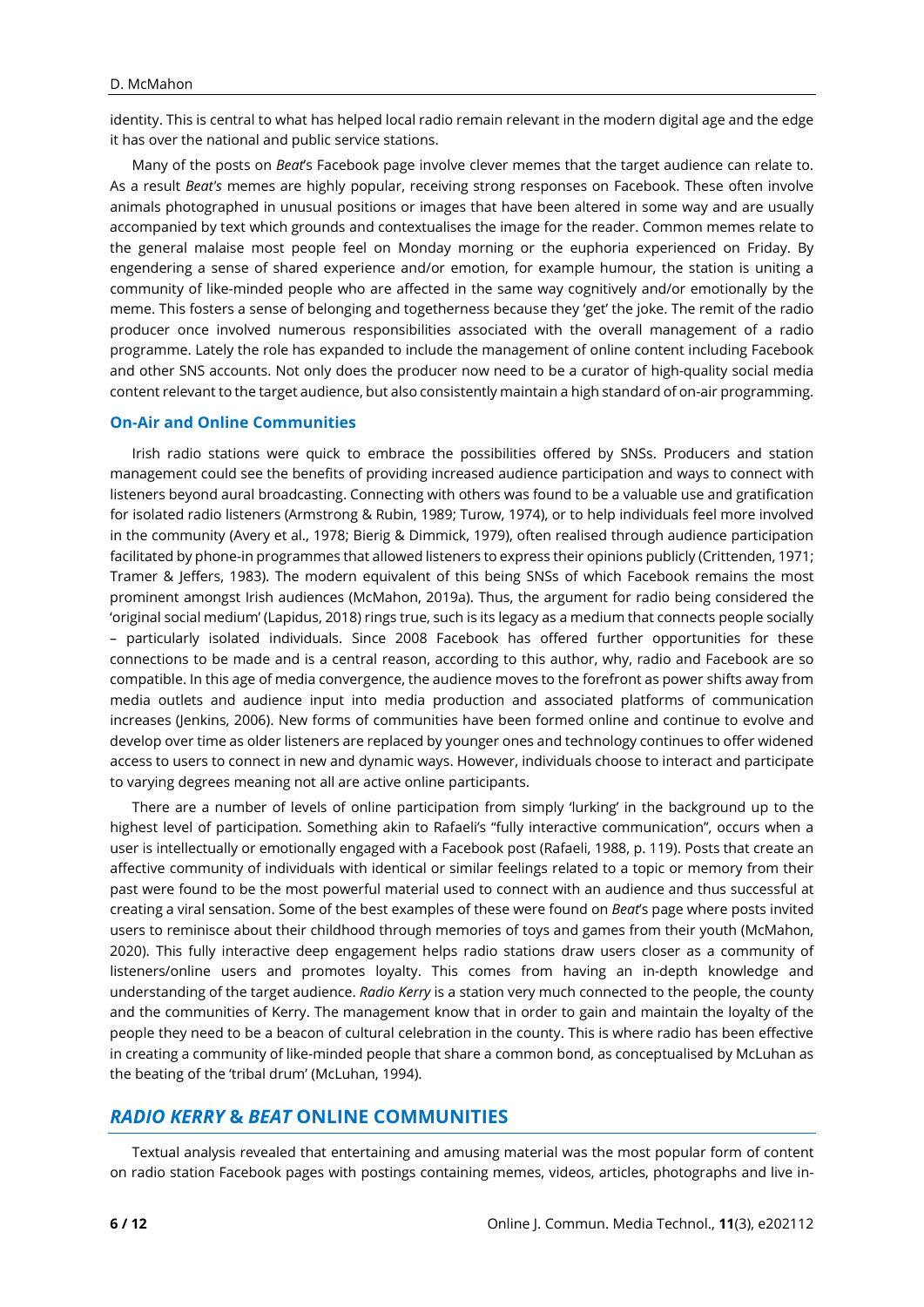studio video streams particularly successful. Recognising the audience's thirst for local-interest information and knowledge, producers tailor their product accordingly. Sport is an enormously important topic in each and every Irish county and therefore receives a generous share of air time and online posts.

An example of an engaging Facebook post was a photograph of a Kerry Minor Football team which instigated a discussion by asking the audience to try and identify the year the photo was taken and to name as many individuals in the photograph as possible (see McMahon, 2018). A number of people were engaged with the piece; 18 comments were made, including replies, involving 11 individuals, (four of whom were tagged) all contributing to a worthy conversation testing the audience's knowledge of Kerry football. Kerry culture is a sub-set of Irish culture, with many characteristics shared with other regions in Ireland, but with its own unique tastes and histories. By creating fora where users can communicate emotionally and cognitively from anywhere on the planet with other culturally-connected individuals, *Radio Kerry* is drawing together a transnational audience through micro-cultural public spheres (McGuigan, 2005). The *Radio Kerry* Facebook page therefore acts as a site of celebration of Kerry culture and, particularly for those living abroad, a space to construct, renegotiate and express their cultural identities.

'Sharing' content instigates conversations with others in a social network while reinforcing identity as a member of a community. In the digital age, this potent phenomenon has created innovative commercial opportunities beyond the scope of traditional marketing. Contemporary media outlets such as radio stations use emotion to develop their audiences into commodifiable communities (Smythe, 1981). In this case, audience satisfaction shifts from a sense of consuming to the feeling of belonging (Wakefield et al., 2017). Nostalgia plays a significant role in the scope of emotions and works as a connector among individuals of the same generation. *Beat* capitalised on this opportunity, expanding its regional profile by focusing on the appeal of nostalgia to millennials, among other strategic content, thus gaining new 'followers' and extracting economic capital from a blooming digital audience (McMahon, 2016).

Although *Radio Kerry* is a station that prides itself on its digital presence, *Beat* by comparison is a more digitally-integrated and socially active radio station. It had by far the most 'followers', interactions and engagement from its audience, of the stations involved in this study. Part of this can be attributed to the audience being largely young 'digital natives' (Palfrey & Gasser, 2013; Prensky, 2001) for whom digital media has always been a part of their lives. The millennial generation has grown up with social media central to interpersonal communication and emotional expression. However, much credit for the *Beat* Facebook page's success must go to the production staff who understand their audience intimately and have devised a strategy to engage them emotionally and expand the station's reach in the process.

Two examples of posts by *Beat* producers illustrate the power of strategic social media posts, a *Telebubbies* post, and a *Betty Spaghetty* post, the latter of which experienced substantial viral reach for the station (McMahon, 2020). Millennials would have been in childhood when the *Teletubbies* (1997) and *Betty Spaghetty* (1998) toys were released – aimed at the 4-to-8-year-old market. These posts had enormous popularity with individuals of the Irish millennial cohort who share similar memories of their youth. Having these collective memories help them feel part of an imagined, affective community that has awareness of the shared experiences of others, providing a common perception of being a member of a distinct demographic cohort (Strauss & Howe, 1991). By exploring this specific situation, *Beat* provoked a cascade effect. The nostalgia and feelings of belonging were reinforced by the affective communication between friends and acquaintances within their social network. As a result, the users expressed emotions with others, some of whom were outside the initial network that follows *Beat.* Mannheim (1952) posited that the collective experiences that a generational cohort share from growing up through the same local, national and international events shape and mould that group so they react similarly to stimuli and feel closer to one another. In this context, nostalgia is used by *Beat* as a strategy to engage users emotionally. By generating a strong response from millennial audiences through Facebook posts the station brings users together by building and maintaining social capital (Ellison et al., 2007). This keeps relationships together despite geographical distances and generates bonding social capital which strengthens the strong ties that bind family and close friends (Putnam, 2001).

A knock-on effect occurs when the user feels connected to the radio station as the source of the emotive material. Even if there is no guarantee, there is a considerable likelihood that the user will reward the source by 'liking' and 'following' the Facebook page of the station in order to receive similar content in the future. As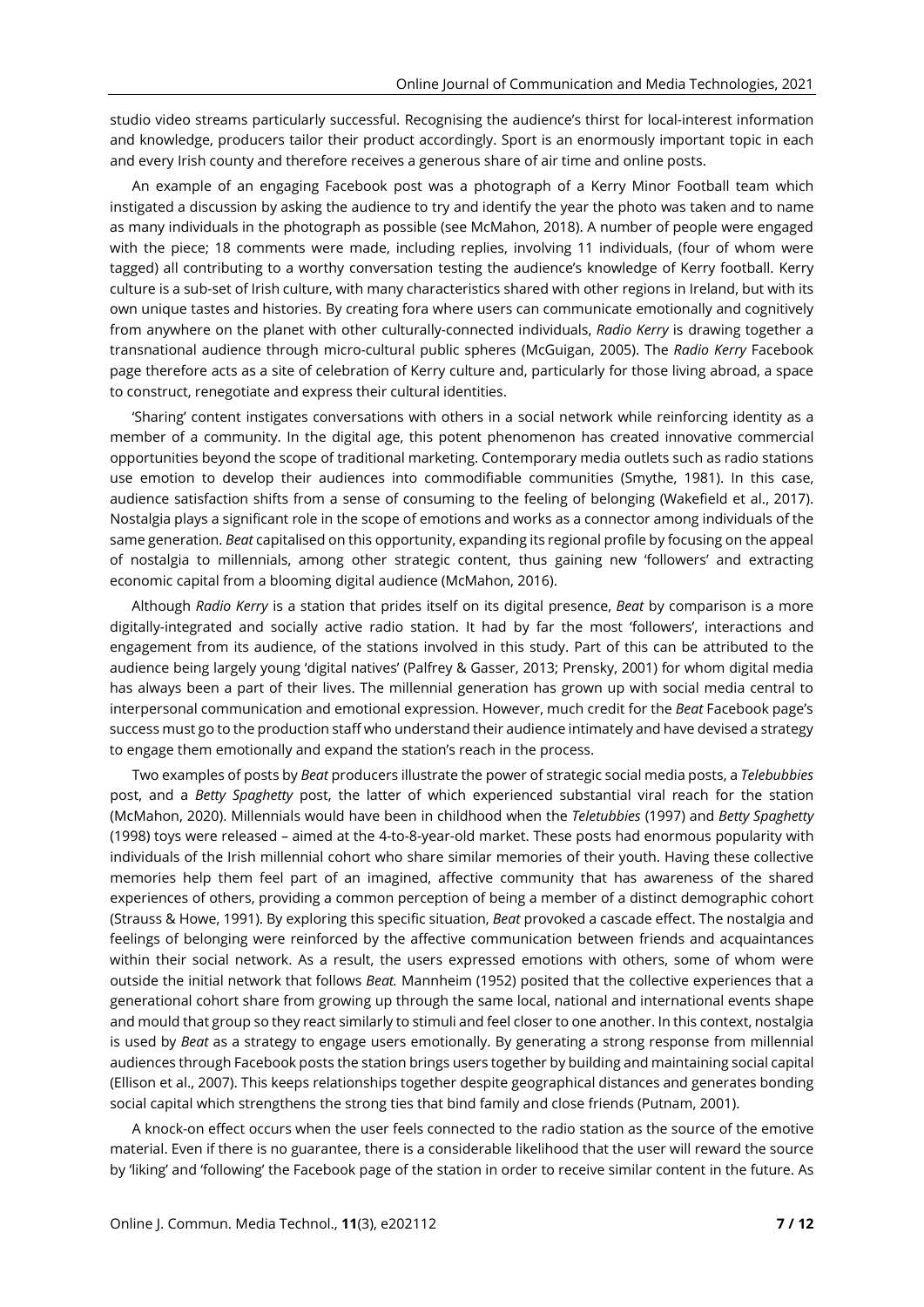#### D. McMahon

Maecker et al. write, "Customer engagement… increases the commitment and social identification with the brand as well as the brand community and leads to higher customer retention" (Maecker et al., 2016, p. 136). As a station offering engaging SNS content to their target audience – as the examples above exemplify – *Beat* are able to build and maintain an audience in a highly competitive market. The radio station has made itself a credible source of cultural material relevant to the target audience and enhanced brand awareness and reputation in the process.

Facebook pages are akin to office watercoolers where individuals gather with other like-minded individuals with whom they share similar tastes, experiences and identities. From this, individuals gain a sense of belonging. By engaging with these online fora users can strengthen the ties between themselves and the station and themselves and other users whether they have offline relationships with those other users or not. The use of Facebook to engage radio audiences is also an example of radio's visualisation, whereby the medium has moved beyond aural only delivery – this is a characteristic of modern radio. This move towards visualistion has enhanced radio's appeal to younger audiences.

The above offers insight into how a radio station can engage with a cohort that has grown up in a multiscreen, multiplatform and multimedia environment where audience attention is difficult to capture and retain. Radio stations targeting young audiences have responded to this by taking advantage of the audience's ubiquitous connectivity, the power of visual imagery, and the viral dissemination and consumption habits of this cohort. This large millennial cohort is key for renewing radio audiences and ensuring the survival of radio stations. *Beat* targeted millennials using known nostalgic elements as touchpoints to create a sense of belonging between users.

This paper argues that radio station Facebook pages create online social networks, referred to here as quasi-virtual communities, where users interact online in environments that share the same characteristics as traditional geographically-based communities. Numerous authors have presented definitions of community (see Anderson, 1991; Baym, 2010; Delanty, 2010; Gruzd, Wellman, & Takhteyev, 2011; Hillary, 1955; McMillan & Chavis, 1986; Rheingold, 2000; Wellman & Leighton,1979). From these publications eight common features were identified and used as probes in this study to explore whether radio station Facebook pages do create online communities as hypothesised. This was achieved through an online survey with radio station audience members. The characteristics identified were: that a community should have a (1) *common shared location*; that members should share (2) *an emotional connection* to other users; that members (3) *feel they can influence the community*; that members (4) *share resources and support*; that members have (5) *a shared connection with one another*; that members (6) *feel a sense of belonging to the community*; that members (7) *have interpersonal relationships with one another*; and that members (8) *have shared identities*.

Overall, the *Radio Kerry* rating averages for each question were the most positively bias of all stations surveyed meaning they had stronger senses of community than the other audience groups surveyed. This may be explained by the existing sense of community and unity that exists amongst the people of the county of Kerry based on cultural, historical and political characteristics that have shaped the people of the county and their identities. *Beat* audiences were the next most positively biased community with four positively biased and four negatively biased responses to the eight characteristics, however the rating averages for each criteria were better than those of *RTÉ 2fm*. The *RTÉ 2fm* audience response had four positively biased and four negatively biased criteria for community. This suggests that with a national audience it is harder for producers to generate a sense of community and, the more local the audience is, the tighter the individuals feel as a community.

The radio professionals interviewed felt that their stations' Facebook pages do create a space for their audience to interact and connect with one another, a place where everyone is free and welcome to take part and participate. They also believed that users have a shared connection with one another, with *Radio Kerry* and *Beat* this is tied to the geographic region while for *RTÉ 2fm* it is their demographic group and shared interest to participate and communicate. The producers also stated that users offer help and support to one another on the *Radio Kerry*, *Beat* and *Tubridy 2fm* Facebook pages. This often takes the form of advice and the sharing of informational resources, a form of resource sharing that helps bind a community. The *Beat* staff interviewed felt that the Facebook page does bring some of the users closer together by sharing experiences and advice with one another, though this may be sometimes in a superficial way. The findings suggest that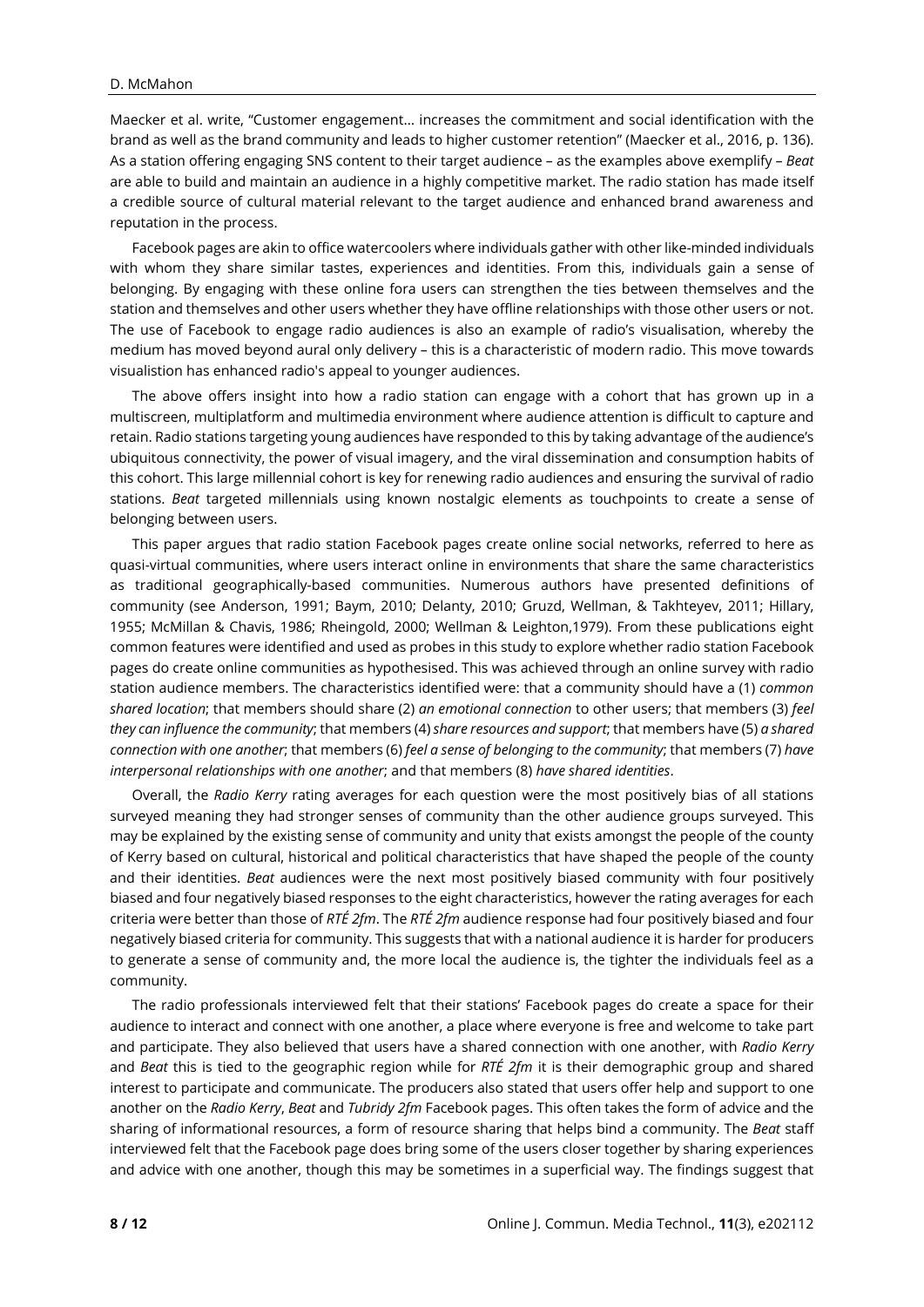the use of computer-mediated communication for interaction between members of society can help strengthen bonds and draw people closer together through social integration. Durkheim argued that the more people interact with one another the more socially integrated they become and therefore the stronger their community and society become (Durkheim, 1984). Thus, there is merit to the argument for online interaction between members whether they have existing offline relationships or not.

Not all radio stations across the Irish Radio Industry have adopted Facebook equally. In fact, the commercial sector was found to be much more aggressive than the public service broadcaster in finding new ways to engage their audience and grow their following through social media strategies and innovation. The disadvantage of national stations is that they offer an agenda of largely national and international news, information and current affairs that can rarely match the local journalism and insight offered by local radio. *RTÉ*, usually considered the standard bearer for quality and innovation in the radio industry, was slow to respond to the opportunities offered to radio by social and other digital media. *RTÉ* suffered as a result by losing audiences and credibility during a time of enormous economic and technological change in Ireland (McMahon, 2019b). Much of this hesitancy can be attributed to the older age profile of three of the four *RTÉ* radio stations, with *RTÉ 2fm* having the youngest audience.

## **CONCLUSION & RECOMMENDATIONS**

Local radio in Ireland is resilient and has survived against economic, technological, socio-cultural and geopolitical threats. It has achieved this not by accident, but by focusing on delivering on its remit to provide high-quality, reputable and locally sourced news, information and cultural content on a daily basis. Local and regional radio in Ireland as a collective has a deep and intimate understanding of its audience and is therefore able to provide highly bespoke material on-air and online that connects with the listener/online user and draws them in. Building on these efforts, and embracing the technology available, local radio has been able to reinforce the community sentiment amongst their listeners by facilitating quasi-virtual online communities. These have helped deliver the content the audience want in visually and emotionally engaging ways. It is this combination of hard work, audience insight and innovation that has offered local radio an edge over the national competition and what will help radio endure for decades to come.

The Irish Radio Industry as a whole must continue to provide quality programming which attracts audiences and, despite also needing to embrace social and digital media, must be strategic in its approach. Commercial radio must continue to be bold and creative while continuing to look for the next opportunity to change radio for the better and attract new audiences. Local radio stations, by virtue of the intimate knowledge of their audiences, are able to do this much more effectively and thus remain competitive and attractive to local audiences. Modern radio production requires a multi-media approach using broadcast content along with a strong digital and social media presence. However, unfortunately the radio industry is harming itself and its revenues by promoting Facebook to its audience. The platform is radio's frenemy.

The ever-present threat of conglomeration is very real in modern radio and with the full economic cost of Covid-19 yet to be realised at the time of writing, local radio will need to continue with its strong efforts if this most trusted voice is to be maintained.

However, local radio and the Irish Radio Industry as a whole will not be able to manage this alone. The industry needs political support and strength from the Broadcasting Authority of Ireland (BAI) and the Irish government not to relax its limits on media ownership. This has been a key plank in warding off the conglomeration of Irish radio. The other threat is purely economic. All radio stations and indigenous media outlets in Ireland, *RTÉ* included, are in dire need of support due to the siphoning of advertising spend by the digital multinationals. The market is in need of regulation by the government, with the European Commission's support, to protect local media here and throughout the EU.

Changes could involve revenue sharing, taxation, or a combination of these to more fairly redistribute the finite wealth available in the Irish media market and limit the foreign dominance of the likes of Facebook. More importantly, from an audience protection perspective, there are serious issues with how the users' data is gathered, stored, shared and used by Facebook. Increased consumer protection is urgently required. The author also argues for a restructuring and redistribution of the Broadcasting (Television) Receiving Licence revenue to distribute more funds to the commercial sector and help fund the public service content that is so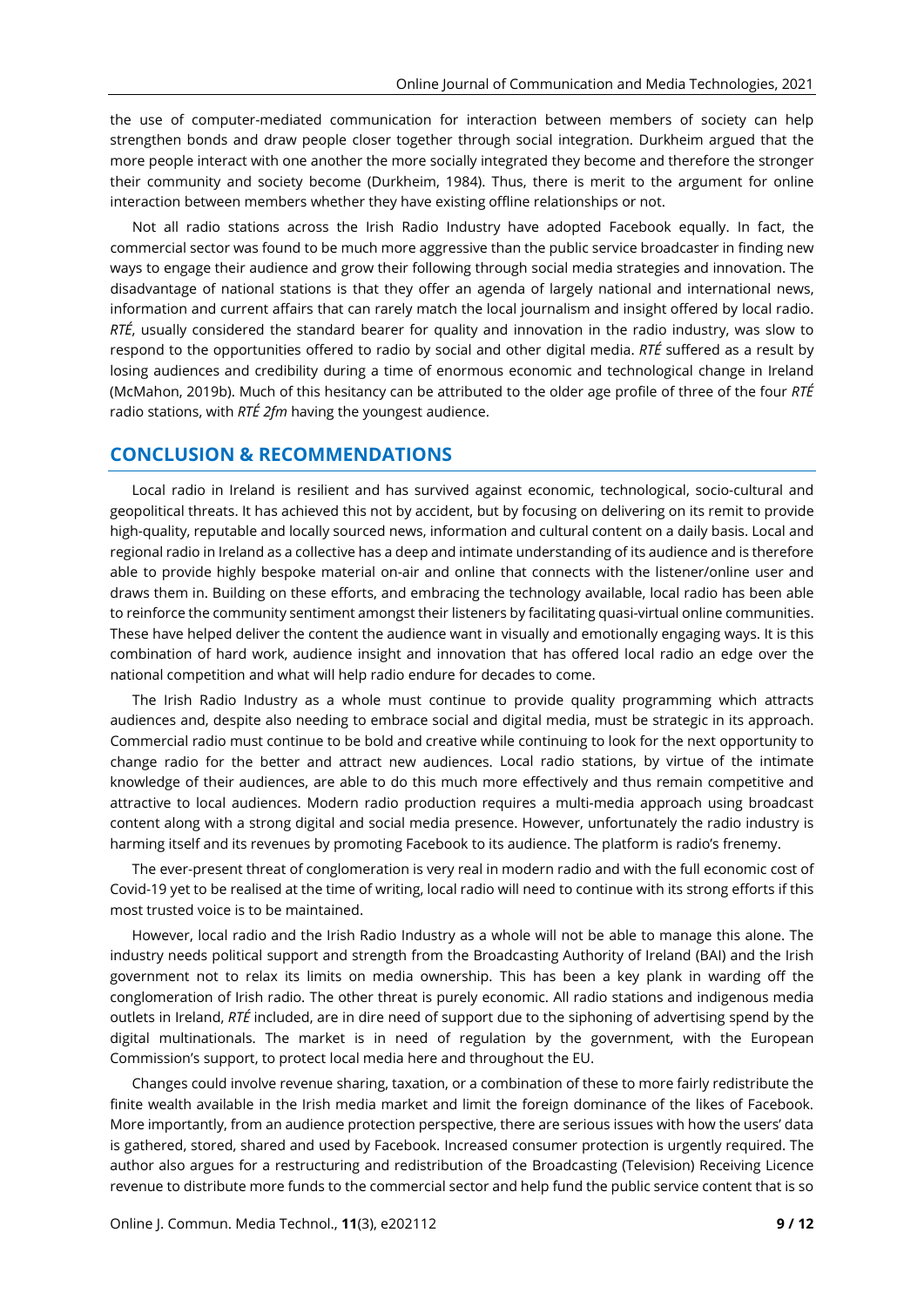vital to society. Radio is an adaptable, hardy medium that has embraced change and new technology to meet the challenges and opportunities of the digital age, it ought to be preserved for the benefit of future generations.

**Funding:** The author received no financial support for the research and/or authorship of this article. **Declaration of interest:** Author declares no competing interest.

**Data availability:** Data generated or analysed during this study are available from the author on request.

## **REFERENCES**

- Anderson, B. (1991). *Imagined communities: Reflections on the origin and spread of nationalism.* Verso. Armstrong, C., & Rubin, A. (1989). Talk radio as interpersonal communication. *Journal of Communication*, *39*(2), 84-94. <https://doi.org/10.1111/j.1460-2466.1989.tb01031.x>
- Avery, R., Ellis, D., & Glover, T. (1978). Pattern of communication on talk radio. *Journal of Broadcasting*, *22*(1), 5- 17. <https://doi.org/10.1080/08838157809363862>
- Baym, N. (2010). *Personal connections in the digital age*. Polity.
- Beat. (2021). *About Us*. Beat 102103. <http://www.beat102103.com/about-beat/>
- Bierig, J., & Dimmick, J. (1979). The late night radio talk show as interpersonal communication. *Journalism Quarterly, 56*(1), 92-96. <https://doi.org/10.1177/107769907905600114>
- Chantler, P., & Stewart, P. (2003). *Basic radio journalism*. Elsevier.

Chignell, H. (2009). *Key concepts in radio studies*. Sage.

Core Media/Ignite (2013). *Primary reason for listening to radio*. MediaVest.

- Crittenden, J. (1971). Democratic functions of the open mike radio forum. *Public Opinion Quarterly, 35*(2), 200- 210. <https://doi.org/10.1086/267891>
- Crowley, S. (2021). *RTÉ to cease radio transmission on DAB network*. <https://www.rte.ie/news/ireland/2021/0302/1200334-rte-dab-network/>
- Delanty, G. (2010). *Community*. Routledge. <https://doi.org/10.4324/9780203877050>
- Douglas, S. (2004). Listening in: Radio and the American Imagination. University of Minnesota Press.
- Durkheim, E. (1984). *The division of labour in society*. Macmillan. <https://doi.org/10.1007/978-1-349-17729-5>
- Ellison, N. B., Steinfield, C., & Lampe, C. (2007). The benefits of Facebook 'friends': Social capital and college students' use of online social network sites. *Journal of Computer-Mediated Communication, 12*(4), 1143- 1168. <https://doi.org/10.1111/j.1083-6101.2007.00367.x>
- Gruzd, A., Wellman, B., & Takhteyev, Y. (2011). Imagining Twitter as an imagined community. *American Behavioral Scientist*, *55*(10), 1294-1318. <https://doi.org/10.1177/0002764211409378>
- Hendy, D. (2000). A political economy of radio in the digital age. *Journal of Radio and Audio Media*, *7*(1), 213-234. [https://doi.org/10.1207/s15506843jrs0701\\_16](https://doi.org/10.1207/s15506843jrs0701_16)
- Hillary, G. (1955). Definitions of community: Areas of agreement. *Rural Sociology, 20*(2), 111-123.
- Hilmes, M. (Ed.). (2007). *NBC: America's Network.* University of California Press. <https://doi.org/10.1525/9780520940604>
- Hofstetter, R., Donovan, M., Klauber, M., Cole, A., Huie, C., & Yuasa, T. (1994). Political talk radio: A stereotype reconsidered. *Political Research Quarterly, 47*(2), 467-479. <https://doi.org/10.1177/106591299404700212> Independent Broadcasters of Ireland (IBI) (2014). *About Us*. <http://www.ibireland.ie/aboutus>
- Ipsos MRBI (2011). *Joint National Listenership Research.* Ipsos MRBI.
- Ipsos MRBI (2021a). *Joint National Listenership Research.* Ipsos/MRBI.
- Ipsos MRBI (2021b). JNLR Report: *Radio in a Digital World.* Ipsos/MRBI.
- Jenkins, H. (2006). *Convergence culture: Where old and new media collide.* New York University Press.
- Lapidus, M. (2018). Put the original social network to work. *Radio World*. <https://www.radioworld.com/columns-and-views/put-the-original-social-network-towork>
- Maecker, O., Barrot, C., & Becker, J. U. (2016). The effect of social media interactions on customer relationship management. *Business Research*, *9*(1), 133-155. <https://doi.org/10.1007/s40685-016-0027-6>
- Mannheim, K. (1952). The problem of generations. In P. Kecskemeti (Ed.), *Essays on the sociology of knowledge: Collected works* (Vol. 5, pp. 276-322). Routledge.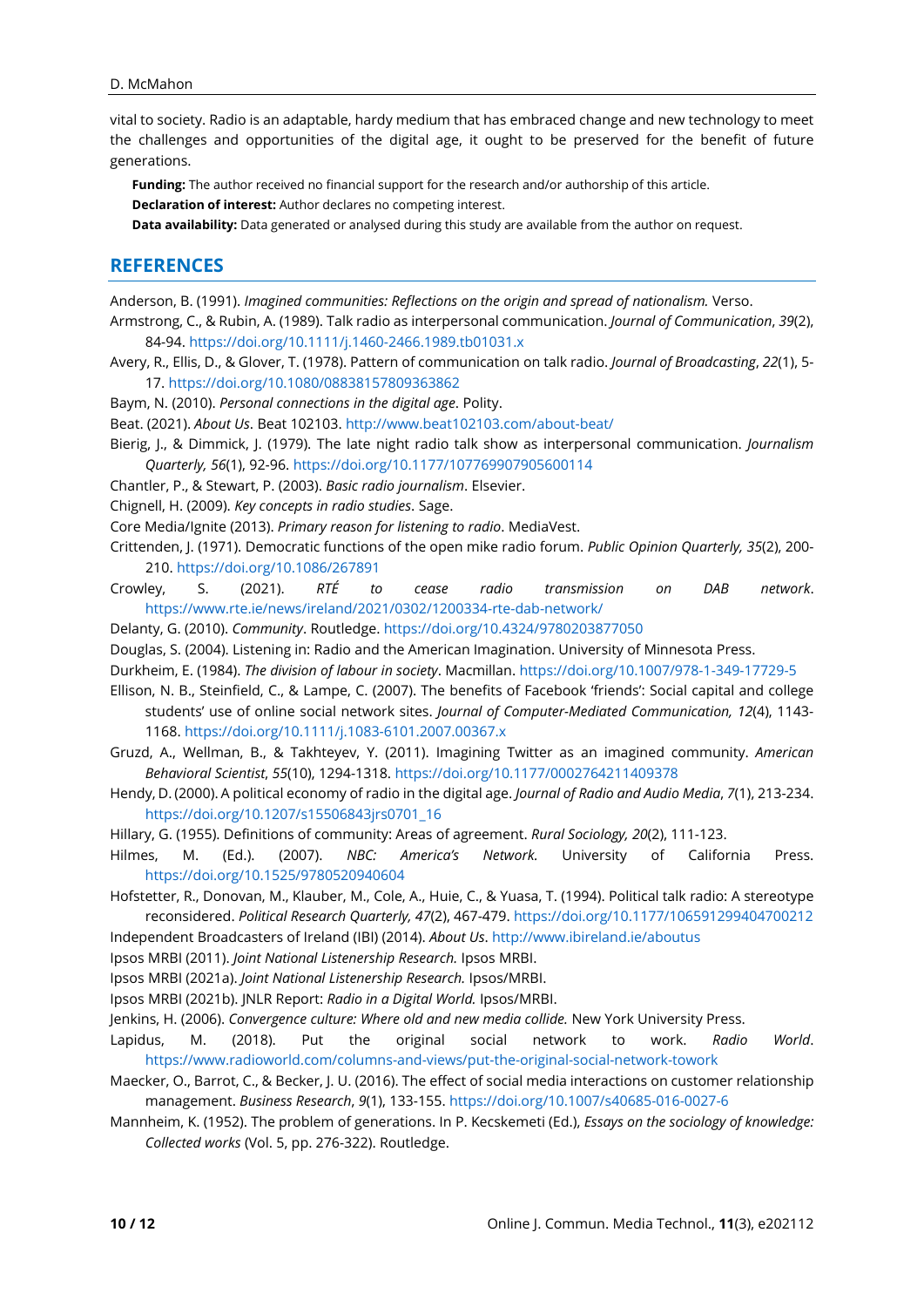- McDonald, K., & Starkey, G. (2016). Consolidation in the UK commercial radio sector: The impact on newsroom practice of recent changes in regulation, ownership and local content requirement. *Radio Journal: International Studies in Broadcast & Audio Media*, *14*(1), 123-135. [https://doi.org/10.1386/rjao.14.1.123\\_1](https://doi.org/10.1386/rjao.14.1.123_1)
- McGee, J. (2018). Time to reassess Ireland's digital advertising market. *The Irish Independent*. [https://www.independent.ie/business/media/time-to-reassess-irelands-digital-advertising-market-](https://www.independent.ie/business/media/time-to-reassess-irelands-digital-advertising-market-36666371.html)[36666371.html](https://www.independent.ie/business/media/time-to-reassess-irelands-digital-advertising-market-36666371.html)
- McGuigan, J. (2005). The cultural public sphere. *European Journal of Cultural Studies, 8*(4), 427-443. <https://doi.org/10.1177/1367549405057827>
- McLuhan, M. (1994). *Understanding media: The extensions of man*. Routledge.
- McMahon, D. (2014). Radio 2.0: How Facebook is enhancing audience participation for Irish radio audiences. In A. Rospigliosi & S. Greener (Eds.), *Proceedings of the European Conference on Social Media* (pp. 665-672). Brighton. <https://doi.org/10.1148/radiol.14141860>
- McMahon, D. (2016). With a little help from my friends: The Irish radio industry's strategic appropriation of social network sites for commercial growth. In *Analyzing the strategic role of social networking in firm growth and productivity*. IGI Global. <https://doi.org/10.4018/978-1-5225-0559-4.ch009>
- McMahon, D. (2018). The phenomenon of transnational cultural public spheres on Irish radio station Facebook pages: A case study of Radio Kerry. In A. Badenoch & G. Föllmer (Eds.), *Transnationalizing Radio Research: New Approaches to and Old* Medium. Bielefeld: Transcript. <https://doi.org/10.14361/9783839439135-022>
- McMahon, D. (2019a). The economic, social & cultural impact of the social network site Facebook on the Irish radio *industry 2011-2016* (PhD Thesis). University of Derby. [https://derby.openrepository.com/handle/10545/](https://derby.openrepository.com/handle/10545/624234) [624234](https://derby.openrepository.com/handle/10545/624234)
- McMahon, D. (2019b). Informed & educated: When public service radio learns from the commercial radio sector. *VIEW Journal of European Television History and Culture*, *8*(16), 59-73. <https://doi.org/10.18146/2213-0969.2019.jethc175>
- McMahon, D. (2020). Memories of our youth: The viral spread of radio station Facebook posts. *Westminster Papers in Communication and Culture*, *15*(1), 53-67. <https://doi.org/10.16997/wpcc.320>
- McMillan, D., & Chavis, D. (1986). Sense of community: A definition and theory. *Journal of Community Psychology, 14*(1), 6-23. [https://doi.org/10.1002/1520-6629\(198601\)14:1<6::AID-](https://doi.org/10.1002/1520-6629(198601)14:1%3C6::AID-JCOP2290140103%3E3.0.CO;2-I)[JCOP2290140103>3.0.CO;2-I](https://doi.org/10.1002/1520-6629(198601)14:1%3C6::AID-JCOP2290140103%3E3.0.CO;2-I)
- Mendelsohn, H. (1964). Listening to the radio. In L. A. Dexter (Ed.), *People, society, and mass communications*. Free Press of Glencoe.
- Michelsen, M., Krogh, M., Nielsen, S. K., & Have, I. (Eds.). (2019). *Music radio: Building communities, mediating genres*. Bloomsbury Academic. <https://doi.org/10.5040/9781501343247>
- Moreira, P. (2019). Migrant radio, community, and (new) fado: The case of radio ALFA. In M. Michelsen, M. Krogh, S. K. Nielsen, & I. Have (Eds.), *Music radio: Building communities, mediating genres* (pp. 31-48). Bloomsbury Academic. <https://doi.org/10.5040/9781501343247.0007>
- Palfrey, J., & Gasser, U. (2013). Born digital: Understanding the first generation of digital natives. In D. Haugen & S. Musser (Eds.), *The millennial generation*. Greenhaven Press.
- Prensky, M. (2001). Digital natives, digital immigrants. *On the Horizon,* 9(5)*.* MCB University Press. <https://doi.org/10.1108/10748120110424816>
- Putnam, R. D. (2001). *Bowling alone: The collapse and revival of American community*. Simon & Schuster. <https://doi.org/10.1145/358916.361990>
- Radio Kerry (2021). *About Us*. <https://www.radiokerry.ie/about-us/>
- Radiocentre (2009). Profitability and localness survey of local commercial radio. *Radiocentre*.
- Radiocentre (2018). Biggest ever audience for commercial radio as ad revenues surge. *Radiocentre*. <https://www.radiocentre.org/biggest-ever-audience-for-commercial-radio-as-ad-revenues-surge-2/>
- Rafaeli, S. (1988). Interactivity: From new media to communication. In R. P. Hawkins, J. M. Wiemann, & S. Pingree (Eds.), *Advancing communication science: Merging mass and interpersonal processes*. Sage.
- RAJAR (2020). *RAJAR data release – quarter 1, 2020*. Radio Joint Audience Research. [https://www.rajar.co.uk/docs/news/RAJAR\\_DataRelease\\_InfographicQ12020.pdf](https://www.rajar.co.uk/docs/news/RAJAR_DataRelease_InfographicQ12020.pdf)
- Reuters Institute (2018). *Reuters institute digital news report*. [http://www.ibireland.ie/radio-takes-top-spot-in](http://www.ibireland.ie/radio-takes-top-spot-in-the-reuters-news-report/)[the-reuters-news-report/](http://www.ibireland.ie/radio-takes-top-spot-in-the-reuters-news-report/)

Online J. Commun. Media Technol., **11**(3), e202112 **11 / 12**